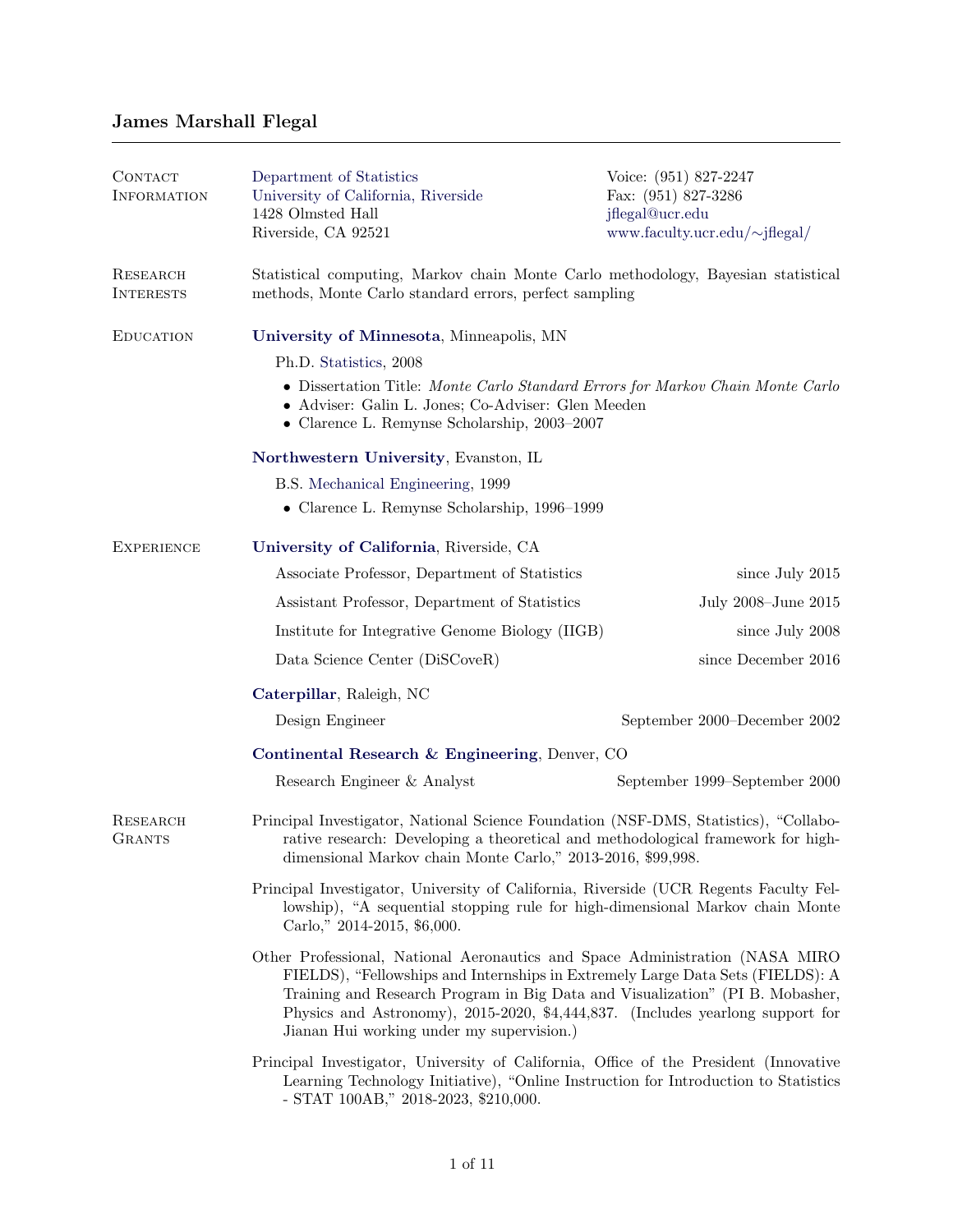REFEREED **Flegal, J. M.**<sup>†</sup>, Haran, M. and Jones, G. L. (2008). Markov chain Monte Carlo: Can PUBLICATIONS we trust the third significant figure? Statistical Science, Vol. 23, No. 2, 250–260.

- **Flegal, J. M.**<sup>†</sup> and Jones, G. L. (2010). Batch Means and spectral variance estimators in Markov chain Monte Carlo, The Annals of Statistics, Vol. 38, No. 2, 1034–1070.
- **Flegal, J. M.**<sup>†</sup> and Jones, G. L. (2011). Implementing Markov chain Monte Carlo: Estimating with confidence, Handbook of Markov Chain Monte Carlo, Editors, Brooks, S.P., Gelman, A.E., Jones, G.L., and Meng, X.L., Chapman & Hall/CRC Press, 175–197.
- Flegal, J. M. (2012). Applicability of subsampling bootstrap methods in Markov chain Monte Carlo, Monte Carlo and Quasi-Monte Carlo Methods 2010, Editors, Wozniakowski, H. and Plaskota, L., Springer Proceedings in Mathematics & Statistics, 23, 363–372.
- **Flegal, J. M.**<sup>†</sup> and Herbei, R. (2012). Exact sampling for intractable probability distributions via a Bernoulli factory, *Electronic Journal of Statistics*, Vol. 6, 10–37.
- Spindler, S. R., Mote, P. L., Flegal, J. M. and Teter, B. (2013). Influence on longevity of blueberry, cinnamon, green and black tea, pomegranate, sesame, curcumin, morin, Pycnogenol, quercetin and taxifolin fed isocalorically to long-lived, outcrossed mice, Rejuvenation Research, Vol. 16(2), 143–151.
- Spindler, S. R., Mote, P. L., Li, R., Dhahbi, J. M., Yamakawa, A., Flegal, J. M., Jeske, D. R. and Lublin, A. L. (2013). β1-adrenergic receptor blockade with metoprolol or nebivolol extends the lifespan of Drosophila and long-lived mice, AGE (Journal of the American Aging Association), Vol. 35, No. 6, 2099–2109.
- Doss, C. R., Flegal, J. M.<sup>†</sup>, Jones, G. L. and Neath, R. C. (2014). Markov chain Monte Carlo estimation of quantiles, Electronic Journal of Statistics, Vol. 8, 2448-2478.
- Jeske, D. R., Flegal, J. M. and Spindler, S. R. (2014). Minimum size survival analysis sampling plans for comparing multiple treatment groups to a single control group, Communications in Statistics, Theory and Methods, Vol. 43, No. 13, 2689–2701.
- Johnson, A. A. and Flegal, J. M. (2014). A modified conditional Metropolis-Hastings sampler, Computational Statistics & Data Analysis, Vol. **78**, 141–152.
- Spindler, S. R., Mote, P. L. and Flegal, J. M. (2014). Lifespan effects of simple and complex nutraceutical combinations fed isocalorically to mice, AGE (Journal of the American Aging Association), Vol. 36, No. 2, 705–718.
- Spindler, S. R., Mote, P. L. and Flegal, J. M. (2014). Dietary supplementation with krill oil and Lovaza shortens the lifespan of long-lived F1 mice, AGE (Journal of the American Aging Association), Vol. 36, No. 3, 1345–1352.
- **Flegal, J. M.**<sup>†</sup> and Gong, L.<sup>§</sup> (2015). Relative fixed-width stopping rules for Markov chain Monte Carlo simulations, Statistica Sinica, Vol. 25, 655–676.
- Spindler, S. R., Mote, P. L. Lublin, A. A., Flegal, J. M., Dhahbi, J. M. and Li, R. (2015). Nordihydroguaiaretic acid extends the lifespan of Drosophila and mice, increases mortality-related tumors and hemorrhagic diathesis, and alters energy homeostasis in mice, *Journal of Gerontology: Biological Sciences*, Vol. **70**, 1479– 1489.

<sup>†</sup>Corresponding author.

<sup>§</sup>PhD student under my supervision.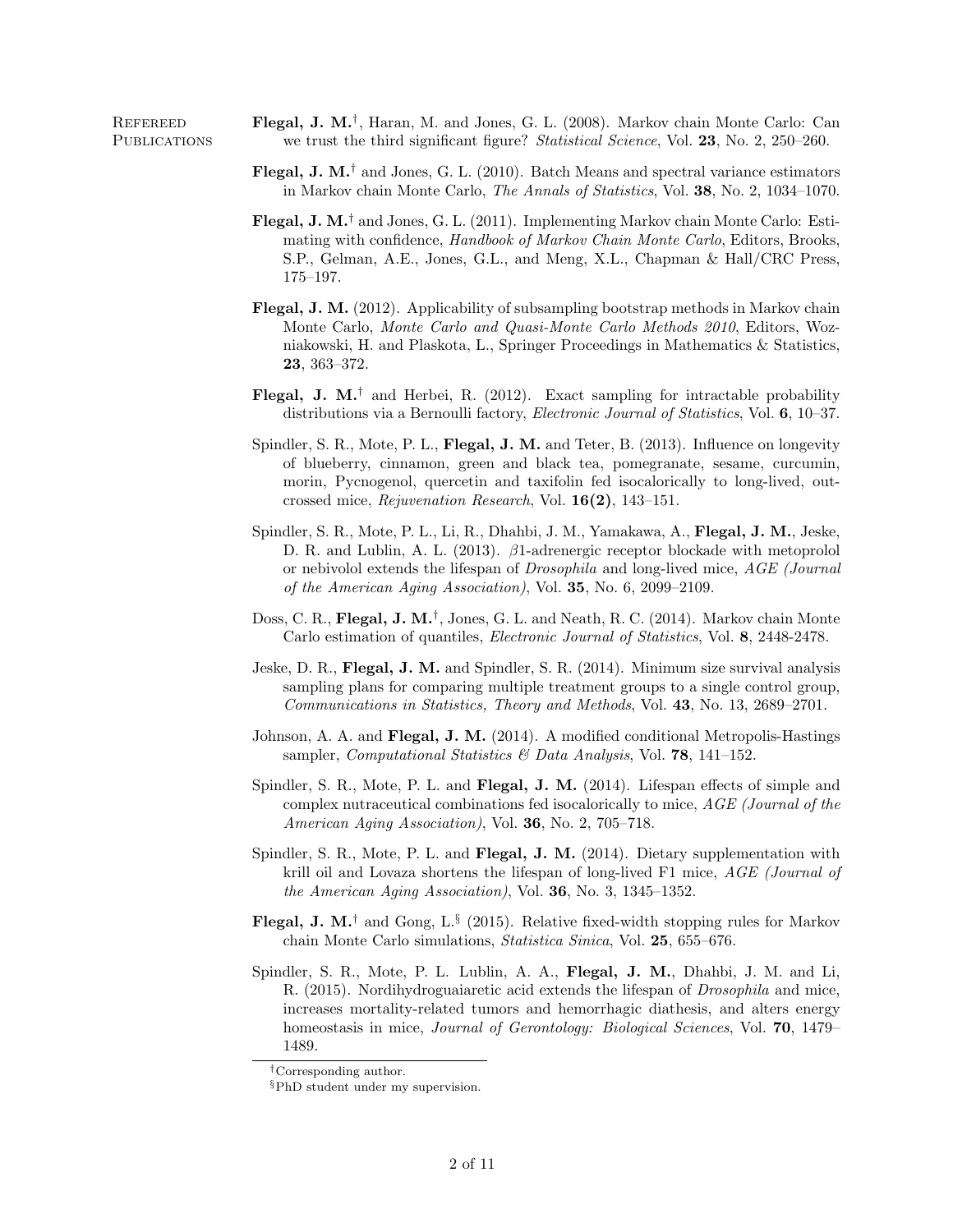- Gong, L. $\S$  and Flegal, J. M. (2016). A practical sequential stopping rule for highdimensional Markov chain Monte Carlo, Journal of Computational and Graphical Statistics Vol. 25, 684–700. (Winner of a 2014 student paper award from the Section on Bayesian Statistical Sciences.)
- Spindler, S. R., Mote, P. L. and Flegal, J. M. (2016). Combined statin and angiotensin converting enzyme (ACE) inhibitor treatment increases the lifespan of long-lived F1 male mice. AGE (Journal of the American Aging Association) Vol. 38, 379–391.
- Crackel, R.<sup>§</sup> and Flegal, J. M.<sup>†</sup> (2017). Bayesian inference for a flexible class of bivariate beta distributions, Journal of Statistical Computation and Simulation Vol. 87, 295–312.
- Hui, J.<sup>§</sup>, Aragon, M., Cui, X. and Flegal, J. M. (2018). A machine learning approach to galaxy-LSS classification I: Imprints on halo merger trees. Monthly Notices of the Royal Astronomical Society (MNRAS) Vol. 475, 4494–4503.
- Park, I. W., Hooper, J., Flegal, J. M., and Jenerette, G. D. (2018). Impacts of climate, disturbance, and topography on distribution of herbaceous cover in Southern California chaparral: Insights from a remote sensing method. Diversity  $\mathcal B$  Distributions Vol. 24, 497–508.
- Roy, V., Tan, A., and Flegal, J. M. (2018). Estimating standard errors for importance sampling estimators with multiple Markov chains. *Statistica Sinica* Vol. 28, 1079– 1101.
- Vats, D., Flegal, J. M., and Jones, G. L. (2018). Strong consistency of multivariate spectral variance estimators in Markov chain Monte Carlo. Bernoulli Vol. 24, 1860–1909.
- Liu, Y.<sup>§</sup> and Flegal, J. M.<sup>†</sup> (2018+). Weighted batch means estimators in Markov chain Monte Carlo. Electronic Journal of Statistics (to appear).
- Vats, D., Flegal, J. M., and Jones, G. L. (2018+). Multivariate output analysis for Markov chain Monte Carlo. Biometrika (to appear).
- SUBMITTED Le, N. X. T., Rivas, R. Flegal, J. M., and Hristidis, V. (2017). Targeted solicitation PAPERS of product reviews. Submitted to ACM International Conference on Information and Knowledge Management (CIKM 2018).
	- Liu, Y. $\frac{8}{3}$  and Flegal, J. M.<sup>†</sup> (2018). Optimal mean squared error bandwidth for spectral variance estimators in MCMC simulations. Submitted to Journal of Multivariate Analysis.
	- Vats, D. and Flegal, J. M. (2018). Lugsail lag windows and their application to MCMC. Submitted to Journal of the American Statistical Association (Theory and Methods).
- SOFTWARE mcmcse: Flegal, J. M., Hughes, J., Vats, D. and Dai, N.. Calculates standard errors for estimators based on Markov chain Monte Carlo simulations. Version 1.3-2 available from CRAN.
- Book Reviews Statistical Thinking in Sports by Jim Albert and Ruud H. Koning (eds) (2009), Technometrics, Vol. 51, No. 1, 106.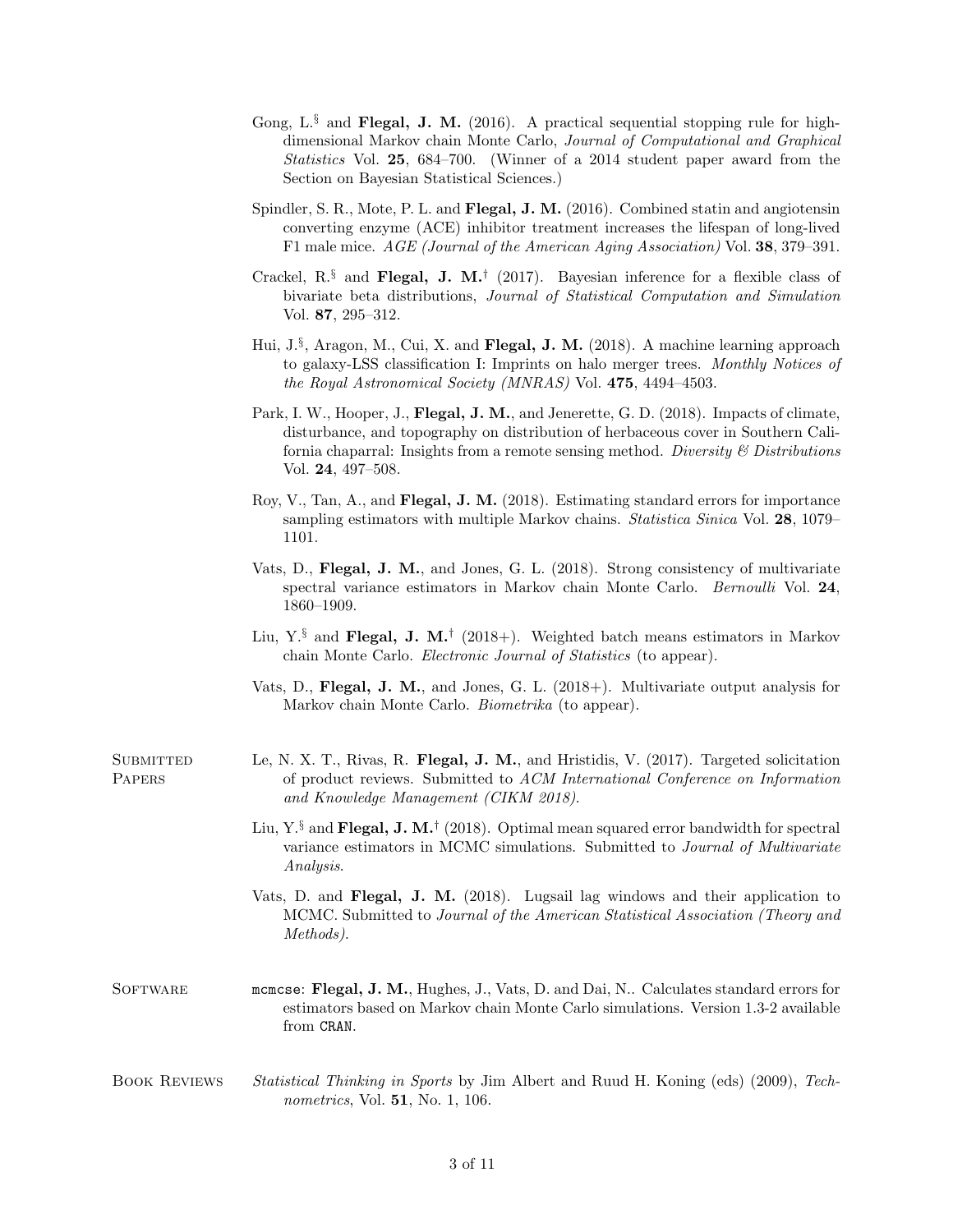|                              | A Second Course in Statistics: Regression Analysis, 7th Edition by William Mendenhall<br>and Terry Sincich (2014), The American Statistician, Vol. 68, No. 3, 212.                                                                    |
|------------------------------|---------------------------------------------------------------------------------------------------------------------------------------------------------------------------------------------------------------------------------------|
|                              | Learning Base R by Lawrence M. Leemis (2016), The American Statistician, Vol. 70,<br>No. 3, 315.                                                                                                                                      |
|                              | Modeling and Analysis of Stochastic Systems, Third Edition by Vidyadhar G. Kulkarni<br>(2017), Journal of the American Statistical Association Vol. 112, 1780.                                                                        |
|                              | Practical Bayesian Inference: A Primer for Physical Scientists by Coryn A. L. Bailer-<br>Jones (2018), The American Statistician (to appear).                                                                                         |
|                              | Probability with Applications in Engineering, Science, and Technology, Second Edition<br>by Matthew A. Carlton and Jay L. Devore (2018), The American Statistician (to<br>appear).                                                    |
| Invited<br>PRESENTATIONS     | "Multivariate output analysis for MCMC," April 7, 2018, Statistics, Monte Carlo, and<br>So Much More: A Conference in Honor of Charlie Geyer, Minneapolis, MN.                                                                        |
|                              | "Relative fixed-width stopping rules for Markov chain Monte Carlo simulations," Novem-<br>ber 2, 2013, AMS Western Section Meeting, Riverside, CA.                                                                                    |
|                              | "Quantile Estimation via Markov Chain Monte Carlo," June 27, 2012, ISBA 2012 World<br>Meeting, Kyoto, JAPAN.                                                                                                                          |
|                              | "MCMC: Can We Trust the Third Significant Figure?," June 6, 2012, 29th Quality and<br>Productivity Research Conference, Long Beach, CA.                                                                                               |
|                              | "Exact sampling for intractable probability distributions via a Bernoulli factory," Febru-<br>ary 14, 2012, 10th International Conference on Monte Carlo and Quasi-Monte Carlo<br>Methods in Scientific Computing, Sydney, AUSTRALIA. |
|                              | "Exact sampling for intractable probability distributions via a Bernoulli factory," De-<br>cember 29, 2011, Statistical Concepts and Methods for the Modern World, Colombo,<br>SRI LANKA.                                             |
|                              | "MCMC: Can We Trust the Third Significant Figure?," July 28, 2009, 12th North<br>American Meeting of New Researchers in Statistics and Probability, Baltimore,<br>MD.                                                                 |
| CONTRIBUTED<br>PRESENTATIONS | "Multivariate output analysis for MCMC," August 1, 2018, Joint Statistical Meetings,<br>Vancouver, BC, CANADA.                                                                                                                        |
|                              | "A practical sequential stopping rule for high-dimensional MCMC," topic contributed,<br>January 5, 2016, MCMSki6 2016, Lenzerheide, SWITZERLAND.                                                                                      |
|                              | "Relative fixed-width stopping rules for high-dimensional MCMC," topic contributed,<br>August 12 2015, Joint Statistical Meetings, Seattle, WA.                                                                                       |
|                              | "Relative fixed-width stopping rules for Markov chain Monte Carlo simulations," topic<br>contributed, August 5, 2013, Joint Statistical Meetings, Montreal, QC, CANADA.                                                               |
|                              | "Exact sampling for intractable probability distributions via a Bernoulli factory," Au-<br>gust 3, 2011, Joint Statistical Meetings, Miami, FL.                                                                                       |
|                              | "Exact sampling for intractable probability distributions via a Bernoulli factory," poster<br>(recognized as Outstanding Young Investigator Poster), January 5, 2011,                                                                 |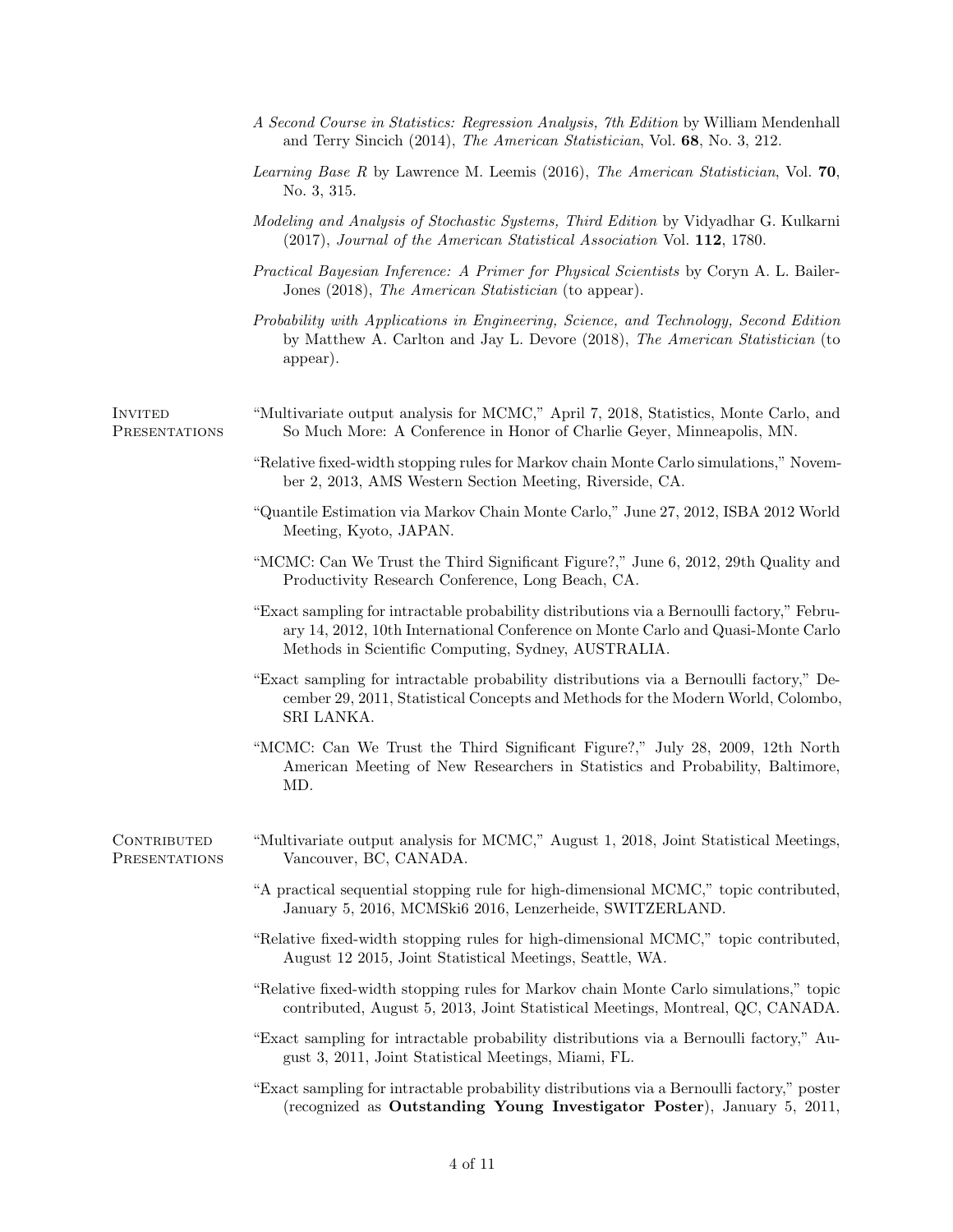MCMSki3 2011, Park City, UT.

- "Quantile estimation via Markov chain Monte Carlo," August 18, 2010, 9th International Conference on Monte Carlo and Quasi-Monte Carlo Methods in Scientific Computing, Warsaw, POLAND.
- "Quantile estimation via Markov chain Monte Carlo," August 11, 2010, 73rd Annual Meeting of the Institute of Mathematical Statistics, Gothenburg, SWEDEN.
- "Quantile estimation via Markov chain Monte Carlo," August 3, 2010, Joint Statistical Meetings, Vancouver, BC, CANADA.
- "Batch Means and Spectral Variance Estimators in MCMC," August 6, 2009, Joint Statistical Meetings, Washington D.C..
- "Spectral Variance Estimators in Markov Chain Monte Carlo," poster, January 8, 2008, Adap'Ski 08, Bormio, ITALY.
- "Using Subsampling in Markov Chain Monte Carlo," August 1, 2007, Joint Statistical Meetings, Salt Lake City, UT.

- Department "Multivariate output analysis for MCMC," December 8, 2017, Data Science Seminar SEMINARS Series, University of California, Riverside, CA.
	- "Multivariate output analysis for MCMC," November 9, 2017, Department of Statistics, University of California, Irvine, CA.
	- "Multivariate output analysis for MCMC," September 6, 2017, Department of Mathematics and Statistics, San Diego State University, San Diego, CA.
	- "A practical sequential stopping rule for high-dimensional MCMC," April 5, 2017, Department of Biostatistics, University of California, Los Angeles, CA.
	- "A practical sequential stopping rule for high-dimensional MCMC," February 1, 2016, Department of Statistics, Indiana University, Bloomington, IN.
	- "A practical sequential stopping rule for high-dimensional MCMC," January 22, 2016, School of Mathematical and Statistical Sciences, Arizona State University, Tempe, AZ.
	- "A practical sequential stopping rule for high-dimensional MCMC," December 15, 2015, Department of Applied and Computational Mathematics and Statistics, University of Notre Dame, Notre Dame, IN.
	- "A practical sequential stopping rule for high-dimensional MCMC," November 12, 2015, Applied Statistics Group, Lawrence Livermore National Laboratory, Livermore, CA.
	- "Relative fixed-width stopping rules for Markov chain Monte Carlo simulations," December 5, 2014, Department of Economics, University of California, Riverside, CA.
	- "Relative fixed-width stopping rules for Markov chain Monte Carlo simulations," November 14, 2014, Department of Mathematical Sciences, University of Nevada, Las Vegas, NV.
	- "MCMC: Can We Trust the Third Significant Figure?," October 28, 2014, Department of Statistics, University of California, Riverside, CA.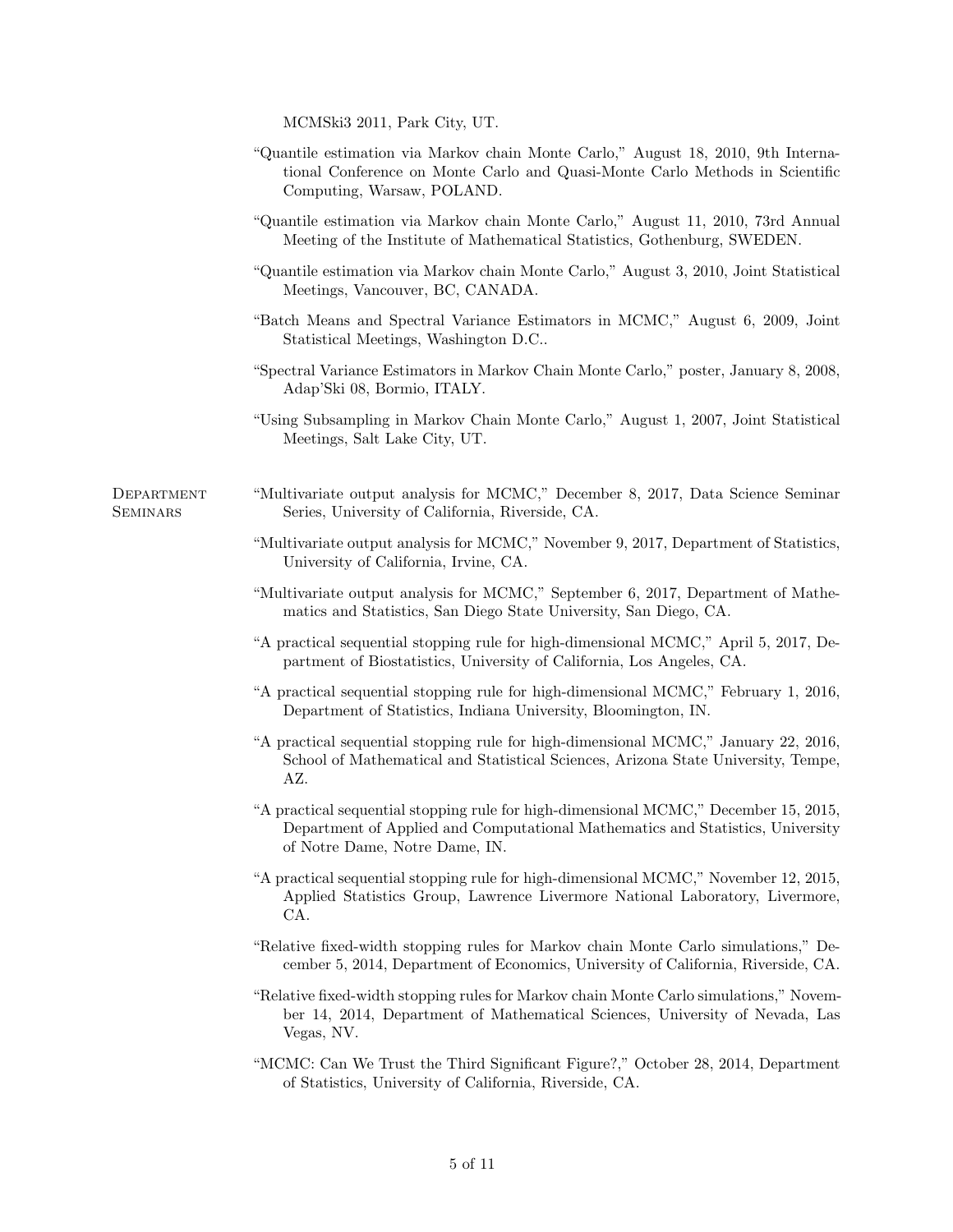- "Relative fixed-width stopping rules for Markov chain Monte Carlo simulations," October, 2014, Department of Statistics, National Cheng-Kung University, Tainan City, TAIWAN.
- "Relative fixed-width stopping rules for Markov chain Monte Carlo simulations," April 14, 2014, Department of Statistics, Iowa State University, Ames, IA.
- "Relative fixed-width stopping rules for Markov chain Monte Carlo simulations," November 21, 2013, Department of Statistics, University of California, Davis, CA.
- "Relative fixed-width stopping rules for Markov chain Monte Carlo simulations," September 18, 2013, Department of Mathematics and Statistics, San Diego State University, San Diego, CA.
- "Relative fixed-width stopping rules for Markov chain Monte Carlo simulations," November 13, 2012, Department of Statistics, University of California, Riverside, CA.
- "MCMC: Can We Trust the Third Significant Figure?," September 13, 2012, RAND Statistics Group, RAND Corporation, Santa Monica, CA.
- "Expectation and Quantile Estimation via Markov Chain Monte Carlo," April 23, 2012, Department of Electrical Engineering, University of California, Riverside, CA.
- "Expectation and Quantile Estimation via Markov Chain Monte Carlo," October 12, 2011, Department of Biostatistics, Johns Hopkins University, Baltimore, MD.
- "Expectation and Quantile Estimation via Markov Chain Monte Carlo," October 5, 2011, Department of Biostatistics, University of California, Los Angeles, CA.
- "MCMC: Can We Trust the Third Significant Figure?," September 14, 2011, Department of Mathematics and Statistics, San Diego State University, San Diego, CA.
- "Exact sampling for intractable probability distributions via a Bernoulli factory," February 8, 2011, Department of Statistics, University of California, Los Angeles, CA.
- "Exact sampling for intractable probability distributions via a Bernoulli factory," January 25, 2011, Department of Statistics, University of California, Riverside, CA.
- "Expectation and Quantile Estimation via Markov Chain Monte Carlo," November 5, 2010, Department of Mathematics, University of Southern California, Los Angeles, CA.
- "MCMC: Can We Trust the Third Significant Figure?," July 22, 2010, Department of Mathematics, Claremont McKenna College, Claremont, CA.
- "Statistical Methods from Tolerance Stackups to the PGA Tour," May 5, 2010, Honors Program First-Year Colloquium, University of California, Riverside, CA.
- "MCMC: Can We Trust the Third Significant Figure?," April 23, 2010, Department of Mathematics, California State University, Fullerton, CA.
- "Expectation and Quantile Estimation via Markov Chain Monte Carlo," April 1, 2010, Department of Statistics, The Ohio State University, Columbus, OH.
- "Expectation and Quantile Estimation via Markov Chain Monte Carlo," January 25, 2010, Department of Statistics, University of California, Irvine, CA.
- "Batch Means and Spectral Variance Estimators in MCMC," November 5, 2009, Department of Statistics, University of Florida, Gainesville, FL.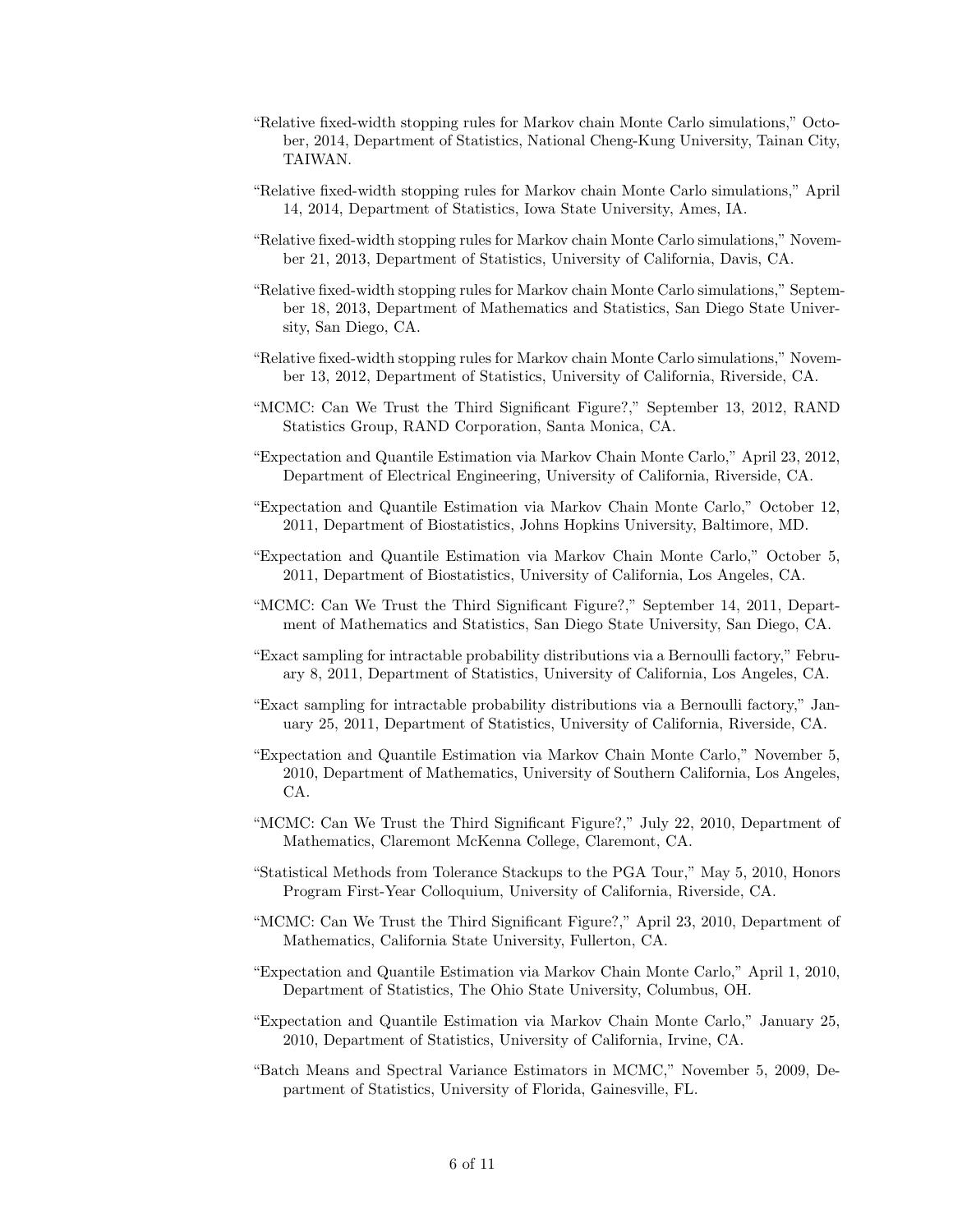- "Batch Means and Spectral Variance Estimators in MCMC," October 29, 2009, Department of Statistics, University of California, Davis, CA.
- "Batch Means and Spectral Variance Estimators in MCMC," August 21, 2009, School of Mathematics & Statistics, University of New South Wales, Sydney, AUSTRALIA.
- "Evaluating Uncertainty for Expectations and Quantiles in MCMC," March 24, 2009, Department of Economics, University of Modena e Reggio Emilia, Modena, ITALY.
- "MCMC: Can We Trust the Third Significant Figure?," February 6, 2009, Department of Economics, University of California, Riverside, CA.
- Short Courses "DSSI Seminar Series Markov Chain Monte Carlo Methods in Statistics", July 11-20, 2018, Data Science Summer Institute Program at Lawrence Livermore National Laboratory, Livermore, CA.
	- "BMSC 254: Statistics," October 6, 2017, Biomedical Sciences Graduate Student Seminar, Riverside, CA.
	- "BMSC 254: Statistics," October 28, 2016, Biomedical Sciences Graduate Student Seminar, Riverside, CA.
	- "Statistics for Data Scientists," February 12, 2016, Data Science Workshop for University of California, Riverside and NASA Jet Propulsion Laboratory, Riverside, CA.
- Travel Grants UCR Academic Senate travel support for Joint Statistical Meeting, August 2018, Vancouver, BC, CANADA.
	- UCR Academic Senate travel support for Statistics, Monte Carlo, and So Much More: A Conference in Honor of Charlie Geyer, April 2018, Minneapolis, MN.
	- UCR Academic Senate travel support for MCMSki, January 2016, Lenzerheide, SWITZER-LAND.
	- Travel support for Interdisciplinary Approaches to Biomedical Data Science Challenges: SAMSI Ideas Lab, July 2015, Research Triangle Park, NC.
	- UCR Academic Senate travel support for Joint Statistical Meeting, August 2013, Montreal, QC, CANADA.
	- Travel support for CBMS Regional Conference in the Mathematical Sciences on Model Uncertainty and Multiplicity, July 2012, Santa Cruz, CA.
	- Travel support for Joint Mathematical Meetings, January 2010, San Francisco, CA.
	- Travel support for 12th North American Meeting of New Researchers in Statistics and Probability, July 2009, Baltimore, MD.
	- Travel support for AMS Mathematics Research Communities Conference on Modern Markov Chains and their Statistical Applications, June 2009, Snowbird, UT.
	- Travel support for "MCMSki": Markov chain Monte Carlo in Theory and Practice, January 2008, Bormio, ITALY.
	- Travel support for DIMACS Workshop: Markov Chain Monte Carlo: Synthesizing Theory and Practice, June 2007, Rutgers, NJ.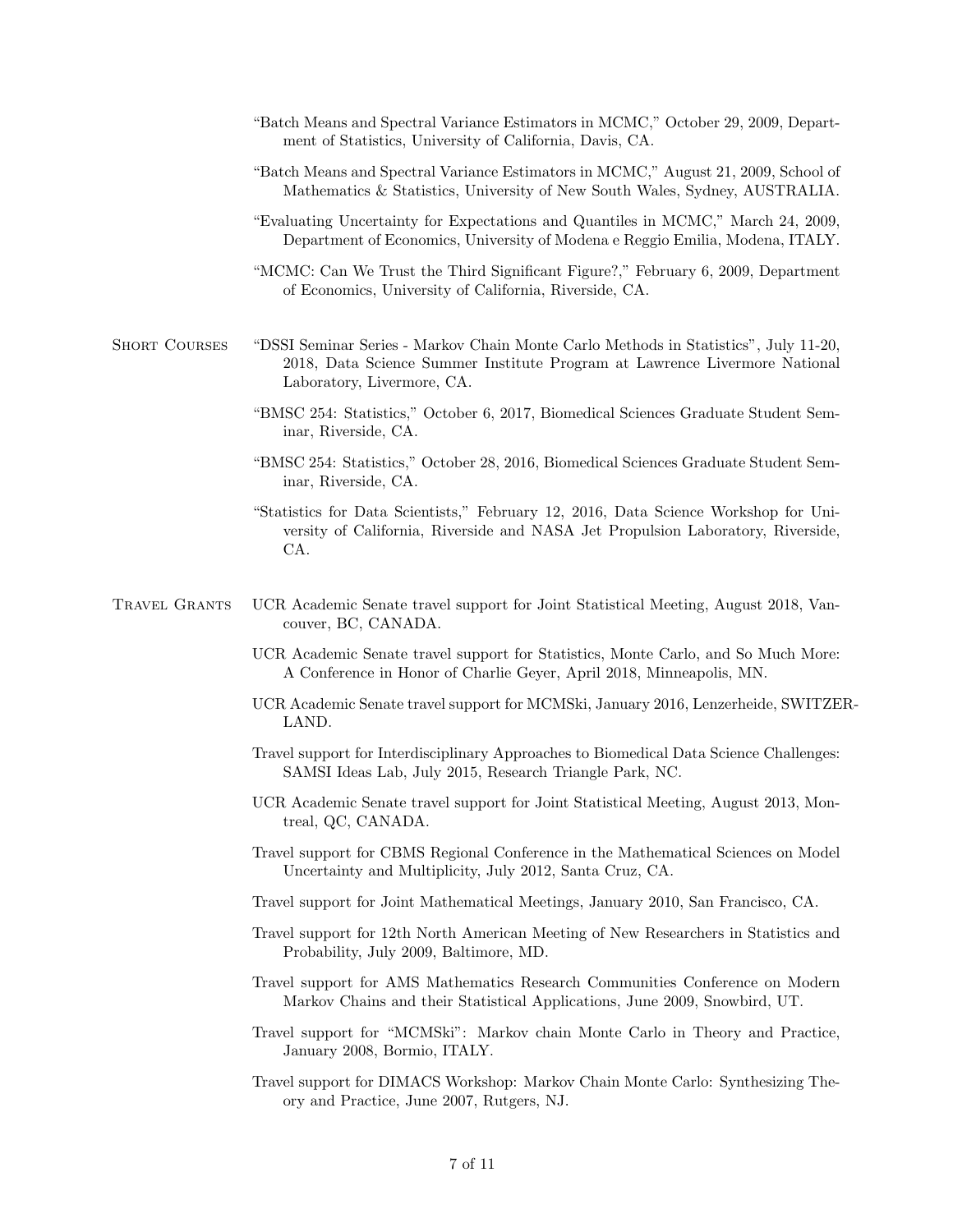| <b>INSTRUCTION</b> | University of California, Riverside, CA                                                                                                                                                           |                                                                                 |  |  |  |
|--------------------|---------------------------------------------------------------------------------------------------------------------------------------------------------------------------------------------------|---------------------------------------------------------------------------------|--|--|--|
|                    | NASC $93^{\ddagger}$ Statistics in Popular Culture                                                                                                                                                | Fall 2014, 2018                                                                 |  |  |  |
|                    | STAT 155 Probability and Statistics for Science and Engineering                                                                                                                                   | Fall 2010                                                                       |  |  |  |
|                    | STAT 160A Elements of Probability and Statistical Theory                                                                                                                                          | Fall 2008, 2009, 2011, 2012, 2013, 2014                                         |  |  |  |
|                    | STAT 160B Elements of Probability and Statistical Theory                                                                                                                                          | Winter 2009, 2010, 2011, 2012, 2013, 2014, 2015                                 |  |  |  |
|                    | STAT 160C Elements of Probability and Statistical Theory                                                                                                                                          | Spring 2012, 2015, 2016                                                         |  |  |  |
|                    | STAT 203A Bayesian Statistics I                                                                                                                                                                   | Winter 2009, 2018                                                               |  |  |  |
|                    | STAT $206^{\ddagger}$ Statistical Computing                                                                                                                                                       | Fall 2016, 2017, 2018                                                           |  |  |  |
|                    | STAT 207 <sup>‡</sup> Advanced Statistical Computing                                                                                                                                              | Spring 2015, Winter 2016, 2017, 2018                                            |  |  |  |
|                    | STAT 210C Theoretical Statistics and Probability                                                                                                                                                  | Spring 2011                                                                     |  |  |  |
|                    | STAT 215 Stochastic Processes                                                                                                                                                                     | Spring 2010, 2012, 2014, 2016, 2017, 2018                                       |  |  |  |
|                    | STAT 288 Literature Seminar                                                                                                                                                                       | Fall 2010, 2013                                                                 |  |  |  |
|                    | University of Minnesota, Minneapolis, MN                                                                                                                                                          |                                                                                 |  |  |  |
|                    | STAT 3011 Introduction to Statistical Analysis                                                                                                                                                    | Fall 2005, 2006, 2007, Spring 2007, 2008, Summer 2007                           |  |  |  |
| PHD STUDENTS       | Jinhui Yang, 2017-Current, "Confidence bands for MCMC output analysis".                                                                                                                           |                                                                                 |  |  |  |
|                    | Deepak Bastola, 2017-Current, "Component-wise Markov chain Monte Carlo algorithms"<br>in astrostatistics".                                                                                        |                                                                                 |  |  |  |
|                    | Nathan Robertson, 2016-Current, "Multivariate Bayesian modeling based on generalized<br>linear models".                                                                                           |                                                                                 |  |  |  |
|                    | Jianan Hui, July 2017, "Methods in Markov chain Monte Carlo and spatiotemporal<br>data analysis." First Position: Senior Biostatistician at Boehringer Ingelheim.                                 |                                                                                 |  |  |  |
|                    | Ying Liu, March 2017, "Optimal variance estimation for a multivariate Markov chain<br>central limit theorem." First Position: Research Associate at Harvard T.H. Chan<br>School of Public Health. |                                                                                 |  |  |  |
|                    | Lei Gong, August 2015, "Fixed-width stopping procedures for Markov chain Monte<br>Carlo." First Position: Data Scientist at Thumbtack, Inc.                                                       |                                                                                 |  |  |  |
|                    | Roberto Crackel, January 2015, "Likelihood free inference for a flexible class of bivariate<br>Drug Administration.                                                                               | beta distributions." First Position: Mathematical Statistician at U.S. Food and |  |  |  |
| <b>OTHER</b>       | Lauren Perry (Honors Thesis Adviser), 2015-2016                                                                                                                                                   |                                                                                 |  |  |  |
| <b>MENTORING</b>   | <sup>‡</sup> Proposed and developed course.                                                                                                                                                       |                                                                                 |  |  |  |

<span id="page-7-0"></span>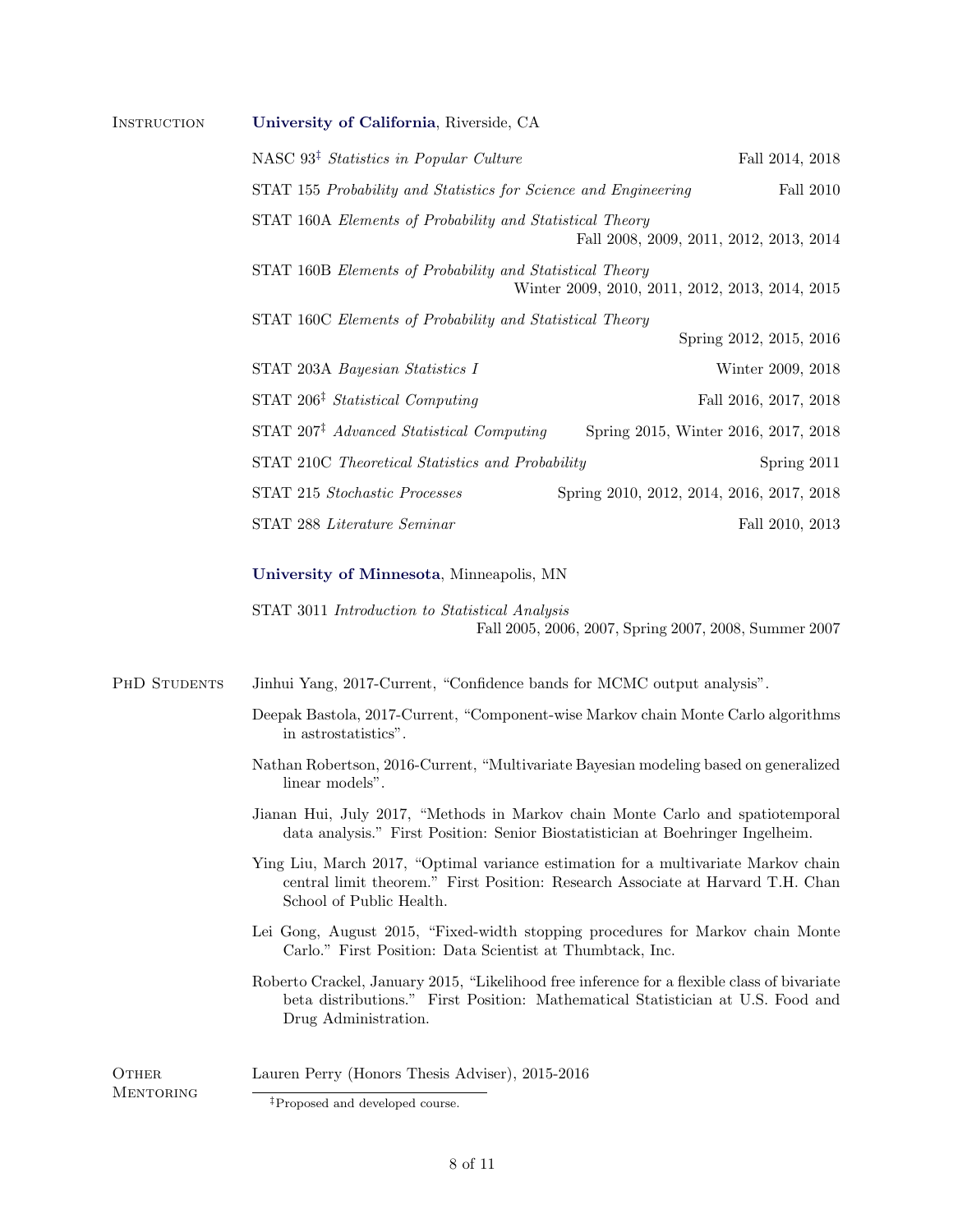- Summer Research Experience for Undergraduates: Jacqueline Banks (2010), Calvin Ericson (2011), Harry Mak (2011)
- Dissertation Committee: Matthew Arvanitis, Xiaohong Che, Roberto Crackel, Elijah DePalma, Yingzhuo Fu, Chen Gao, Lei Gong, Anne Hansen, Fei He, Jianan Hui, Michael Izbicki (Computer Science), Ying Liu, Monobina Mukherjee (Environmental Science), Nathan Robertson, Sakar Sigdel, Yuhua Xiong (Environmental Science), Cheng-Hsueh Yang
- Oral Examination Committee: Matthew Arvanitis, Deepak Bastola, Scott Benecke, Ashley Cacho, Roberto Crackel, Elijah DePalma, Chen Gao, Lei Gong, Anne Hansen, Fei He, Chengkuan Hong (Computer Science), Luke Klein, Huiling Liu, Yiming Ma (Electrical Engineering), Hua Peng, Luyao Peng, Nathan Robertson, Sakar Sigdel, Yuhua Xiong (Environmental Science), Cheng-Hsueh Yang, Jinhui Yang, Xiaoyang Zhou

EDITORIAL Associate Editor for Journal of the American Statistical Association 2014–Current

- Served as a referee for Audeamus (once), Biometrika (once), BMC Bioinformatics (3 times), Canadian Journal of Statistics (once), Communications in Statistics - Simulation and Computation (3 times), Communications in Statistics - Theory and Methods (once), Electronic Journal of Statistics (5 times), Geographical Analysis (twice), Journal of Agricultural, Biological, and Environmental Statistics (once), Journal of the American Statistical Association (twice), Journal of Computational and Graphical Statistics (7 times), Journal of Multivariate Analysis (twice), Journal of Statistical Planning and Inference (once), Journal of Statistical Computation and Simulation (once), Journal of the Royal Statistical Society, Series B (once), Scandinavian Journal of Statistics (once), Statistica Sinica (once), Statistics and Computing (5 times), The American Statistician (3 times), The Annals of Statistics (twice), The proceedings of The 9th International Conference on Monte Carlo and Quasi-Monte Carlo Methods in Scientific Computing (once).
- CONFERENCE Organizer of "Recent theoretical advancements for MCMC algorithms" Section on Organization Bayesian Statistical Science topic contributed session. August 1, 2018. Joint Statistical Meeting 2018, Vancouver, BC, CANADA.

**ACTIVITIES** 

- Organizer of "Recent developments in Markov chain Monte Carlo methodology" ISBA topic contributed session. January, 2016. MCMSki 2016, Lenzerheide, SWITZER-LAND.
- Organizer and Chair of "Markov chain Monte Carlo for contemporary statistical applications" Section on Bayesian Statistical Science invited session. August 12, 2015. Joint Statistical Meeting 2015, Seattle, WA.
- Organizer of "Advances in Bayesian computation motivated by applications" IMS topic contributed session. August 12, 2015. Joint Statistical Meeting 2015, Seattle, WA.
- Co-Organizer of "Developments in Markov Chain theory and methodology" AMS invited session. November 2, 2013. American Mathematical Society Western Section Meeting, Riverside, CA.
- Organizer of "Developments in Markov Chain Monte Carlo methodology" IMS invited session. August 6, 2013. Joint Statistical Meeting 2013, Montreal, QC, CANADA.

Chair for "Recent advances in Bayesian computation" invited session. August 8, 2013.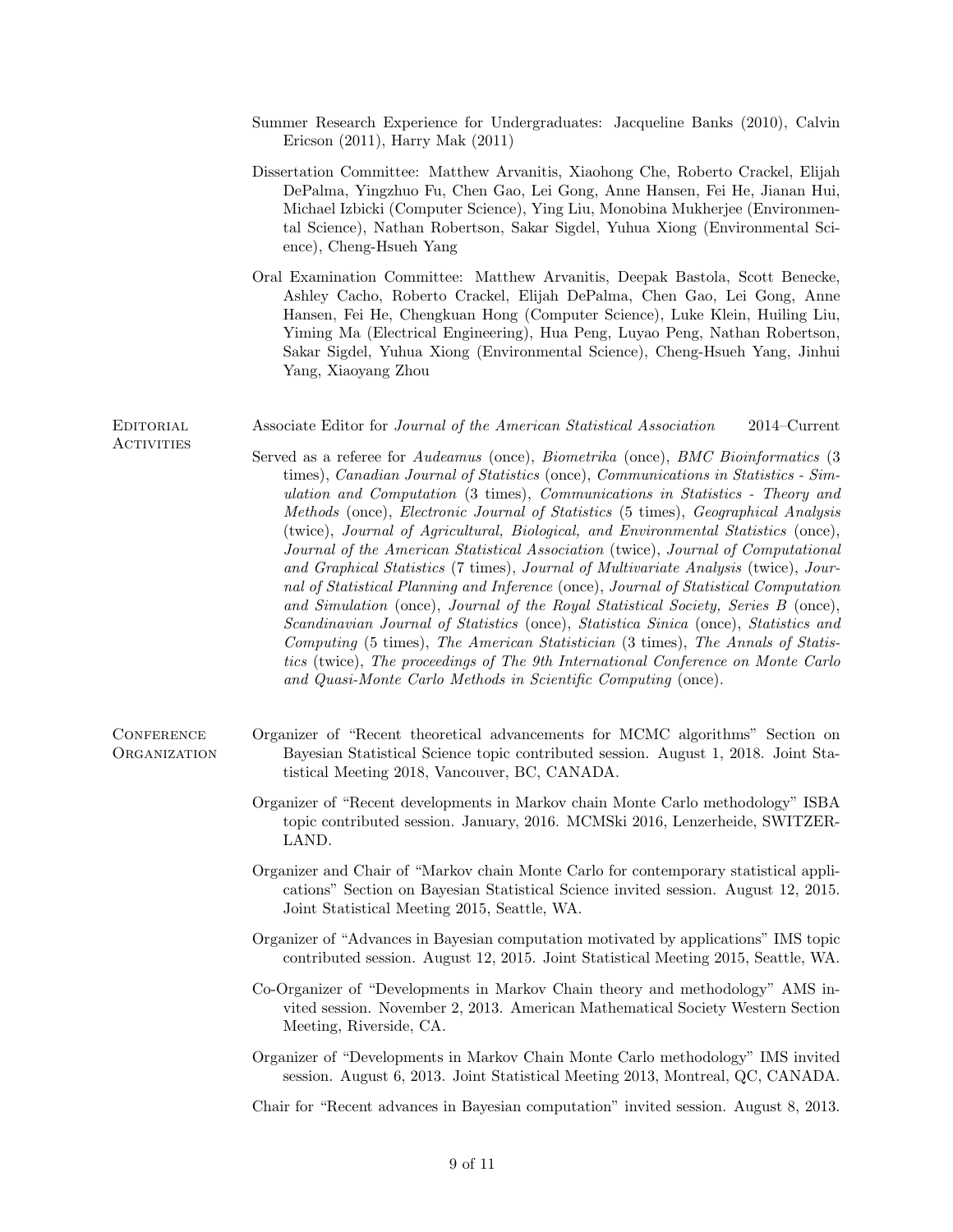Joint Statistical Meetings, Montreal, QC, CANADA.

- Organizer of "Bayesian methods in quality" invited session. June 6, 2012. Quality and Productivity Research Conference, Long Beach, CA.
- Organizer of "Recent advances in MCMC" special session. February 15, 2012. 10th International Conference on Monte Carlo and Quasi-Monte Carlo Methods in Scientific Computing, Sydney, AUSTRALIA.
- Co-Organizer of "AMS special session on Markov Chains and their statistical applications" Mathematics Research Communities session. January 13, 2010. Joint Mathematics Meetings, San Francisco, CA.
- Chair for "Introductory overview lecture: Designing longitudinal studies" session. August 4, 2009. Joint Statistical Meetings, Washington D.C..
- Grant Reviews Ad hoc reviewer for NSF Methodology, Measurement, and Statistics Program. April, 2011, November 2011, October 2018.

| Ad hoc reviewer for EPSRC Mathematical Sciences. August 2012. |  |  |  |  |  |  |
|---------------------------------------------------------------|--|--|--|--|--|--|
|---------------------------------------------------------------|--|--|--|--|--|--|

## University [University of California](http://www.ucr.edu), Riverside, CA

**SERVICE** 

| CNAS Committee on Research and Instructional Space     | $2017$ – $Current$           |
|--------------------------------------------------------|------------------------------|
| Statistics Undergraduate Course Committee              | $2017$ – $Current$           |
| Statistics Undergraduate Online Course Committee       | $2017$ – $Current$           |
| Statistics Graduate Online Course Committee            | $2017$ – $Current$           |
| Big Data Cluster Search Committee                      | $2017\,$                     |
| Business Analytics Cluster Search Committee            | $2017\,$                     |
| Spatial Analysis Cluster Search Committee              | 2017                         |
| University Gender Studies Requirement Ad Hoc Committee | 2017                         |
| Statistics Undergraduate Learning Outcomes Committee   | 2016-2017                    |
| Statistics Colloquia Chair and Organizer               | Fall 2012, 2014, Winter 2010 |
| <b>CNAS Executive Committee</b>                        | $2013 - 2016$                |
| Statistics Graduate Recruitment Committee              | $2012 - 2016$                |
| Statistics Graduate Financial Aid Committee            | $2012 - 2016$                |
| Statistics Qualifying Exam Committee                   | $2008 - 2016$                |
| <b>Statistics Faculty Search Committee</b>             | 2011, 2013, 2014, 2015       |
| Statistics Undergraduate Adviser                       | $2009 - 2012$                |
| CNAS Academic Advising Center Oversight Committee      | 2009-2012                    |
| Jim Press Lecturer Chair                               | 2009, 2010, 2011, 2012       |
| Statistics Qualifying Exam Assessment Committee        | 2010-2012                    |